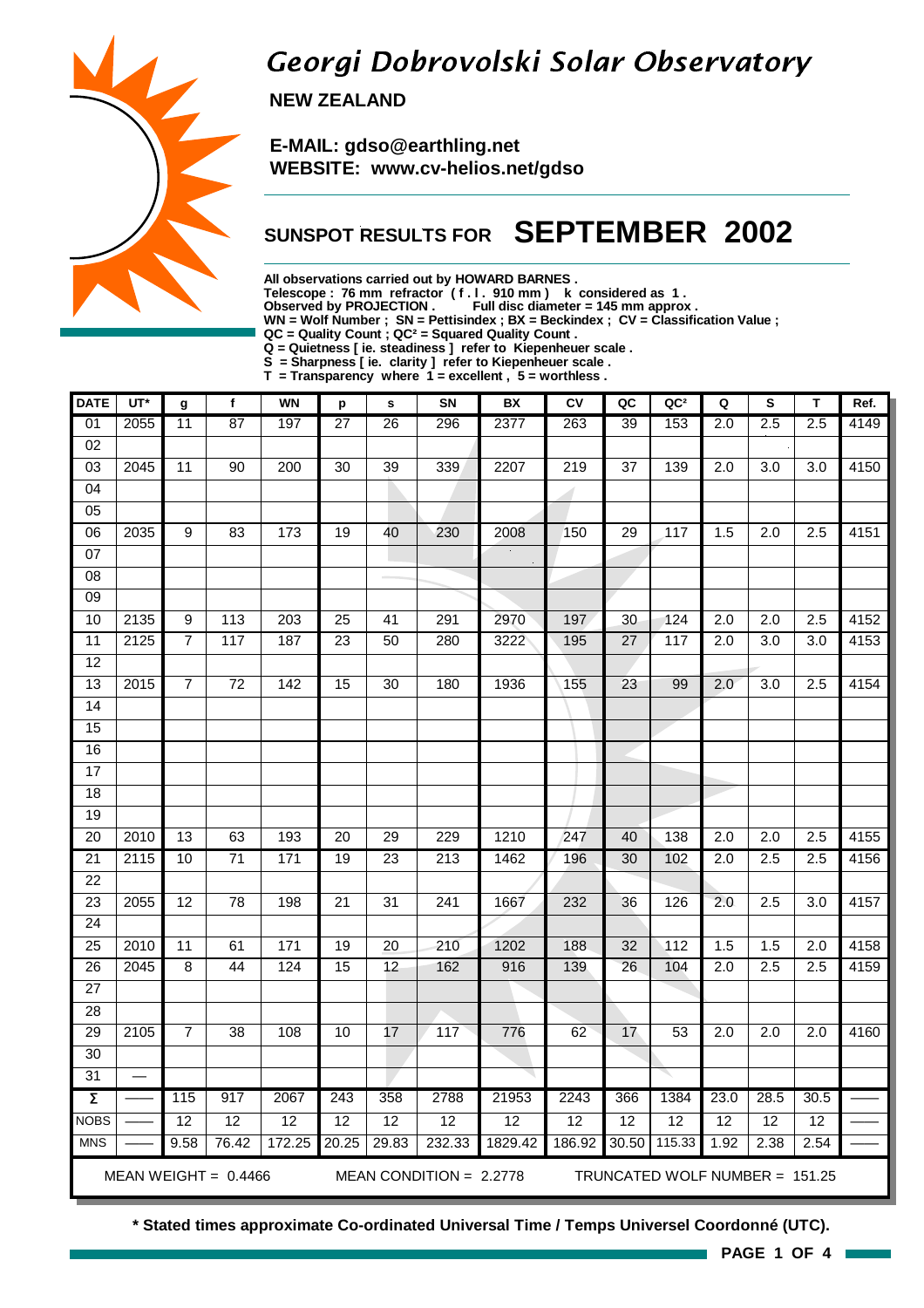

#### **SUNSPOT DISTRIBUTION & INTER-SOL INDICES FOR**

## **SEPTEMBER 2002**

**All observations carried out by HOWARD BARNES .**

- **Telescope : 76 mm refractor ( f . l . 910 mm ) .**
- **Observed by PROJECTION . Full disc diameter = 145 mm approx .**

**IS = Inter-Sol Index .**

**gr = number of multi-spot groups .**

**grfp = number of umbræ within penumbræ within the groups (gr) .**

**grf = number of non-penumbral spots within the groups (gr) .**

**efp = number of single penumbral spots .**

**ef = number of single non-penumbral spots .**

**Q = Quietness [ ie. steadiness ] refer to Kiepenheuer scale .**

**S = Sharpness [ ie. clarity ] refer to Kiepenheuer scale .**

**T = Transparency where 1 = excellent , 5 = worthless .**

| <b>DATE</b>         | $\overline{u}$ | IS              | gr              | grfp            | grf             | efp              | ef               | Q                | $\mathbf S$      | $\mathsf T$      | Ref. |
|---------------------|----------------|-----------------|-----------------|-----------------|-----------------|------------------|------------------|------------------|------------------|------------------|------|
| 01                  | 2055           | 95              | $\overline{8}$  | 58              | $\overline{26}$ | $\overline{3}$   | $\overline{0}$   | 2.0              | 2.5              | 2.5              | 4149 |
| 02                  |                |                 |                 |                 |                 |                  |                  |                  |                  |                  |      |
| 03                  | 2045           | 99              | 9               | 49              | 39              | $\boldsymbol{2}$ | $\pmb{0}$        | 2.0              | 3.0              | 3.0              | 4150 |
| $\overline{04}$     |                |                 |                 |                 |                 |                  |                  |                  |                  |                  |      |
| 05                  |                |                 |                 |                 |                 |                  |                  |                  |                  |                  |      |
| $\overline{06}$     | 2035           | 89              | $6\overline{6}$ | 42              | 38              | $\overline{1}$   | $\overline{2}$   | 1.5              | 2.0              | 2.5              | 4151 |
| $\overline{07}$     |                |                 |                 |                 |                 |                  |                  |                  |                  |                  |      |
| $\overline{08}$     |                |                 |                 |                 |                 |                  |                  |                  |                  |                  |      |
| $\overline{09}$     |                |                 |                 |                 |                 |                  |                  |                  |                  |                  |      |
| 10                  | 2135           | 120             | $\overline{7}$  | $\overline{72}$ | 39              | $\overline{0}$   | $\overline{2}$   | $\overline{2.0}$ | $\overline{2.0}$ | 2.5              | 4152 |
| 11                  | 2125           | 123             | $6\overline{6}$ | 66              | 50              | $\overline{1}$   | $\pmb{0}$        | 2.0              | 3.0              | 3.0              | 4153 |
| $\overline{12}$     |                |                 |                 |                 |                 |                  |                  |                  |                  |                  |      |
| 13                  | 2015           | $\overline{77}$ | $\overline{5}$  | 42              | $\overline{28}$ | $\overline{0}$   | $\overline{2}$   | 2.0              | $\overline{3.0}$ | 2.5              | 4154 |
| $\overline{14}$     |                |                 |                 |                 |                 |                  |                  |                  |                  |                  |      |
| 15                  |                |                 |                 |                 |                 |                  |                  |                  |                  |                  |      |
| 16                  |                |                 |                 |                 |                 |                  |                  |                  |                  |                  |      |
| 17                  |                |                 |                 |                 |                 |                  |                  |                  |                  |                  |      |
| $\overline{18}$     |                |                 |                 |                 |                 |                  |                  |                  |                  |                  |      |
| 19                  |                |                 |                 |                 |                 |                  |                  |                  |                  |                  |      |
| 20                  | 2010           | 73              | 10              | 32              | 28              | $\overline{c}$   | $\mathbf{1}$     | 2.0              | 2.0              | 2.5              | 4155 |
| $\overline{21}$     | 2115           | $\overline{77}$ | $\overline{6}$  | 45              | 22              | $\overline{3}$   | $\overline{1}$   | 2.0              | 2.5              | 2.5              | 4156 |
| 22                  |                |                 |                 |                 |                 |                  |                  |                  |                  |                  |      |
| 23                  | 2055           | 87              | 9               | 45              | 30              | $\mathbf 2$      | $\mathbf{1}$     | 2.0              | 2.5              | 3.0              | 4157 |
| $\overline{24}$     |                |                 |                 |                 |                 |                  |                  |                  |                  |                  |      |
| $\overline{25}$     | 2010           | 67              | 6               | 38              | 18              | $\overline{3}$   | $\overline{2}$   | 1.5              | $\overline{1.5}$ | $\overline{2.0}$ | 4158 |
| $\overline{26}$     | 2045           | 49              | $\overline{5}$  | 31              | 10              | $\overline{1}$   | $\overline{2}$   | $2.\overline{0}$ | 2.5              | 2.5              | 4159 |
| $\overline{27}$     |                |                 |                 |                 |                 |                  |                  |                  |                  |                  |      |
| $\overline{28}$     |                |                 |                 |                 |                 |                  |                  |                  |                  |                  |      |
| 29                  | 2105           | 42              | $\overline{4}$  | 20              | 15              | $\overline{1}$   | $\boldsymbol{2}$ | 2.0              | 2.0              | 2.0              | 4160 |
| $\overline{30}$     |                |                 |                 |                 |                 |                  |                  |                  |                  |                  |      |
| 31                  |                |                 |                 |                 |                 |                  |                  |                  |                  |                  |      |
| $\overline{\Sigma}$ |                | 998             | 81              | 540             | 343             | 19               | 15               | 23.0             | 28.5             | 30.5             |      |
| <b>NOBS</b>         |                | $\overline{12}$ | 12              | 12              | 12              | 12               | 12               | 12               | 12               | 12               |      |
| <b>MNS</b>          |                | 83.17           | 6.75            | 45.00           | 28.58           | 1.58             | 1.25             | 1.92             | 2.38             | 2.54             |      |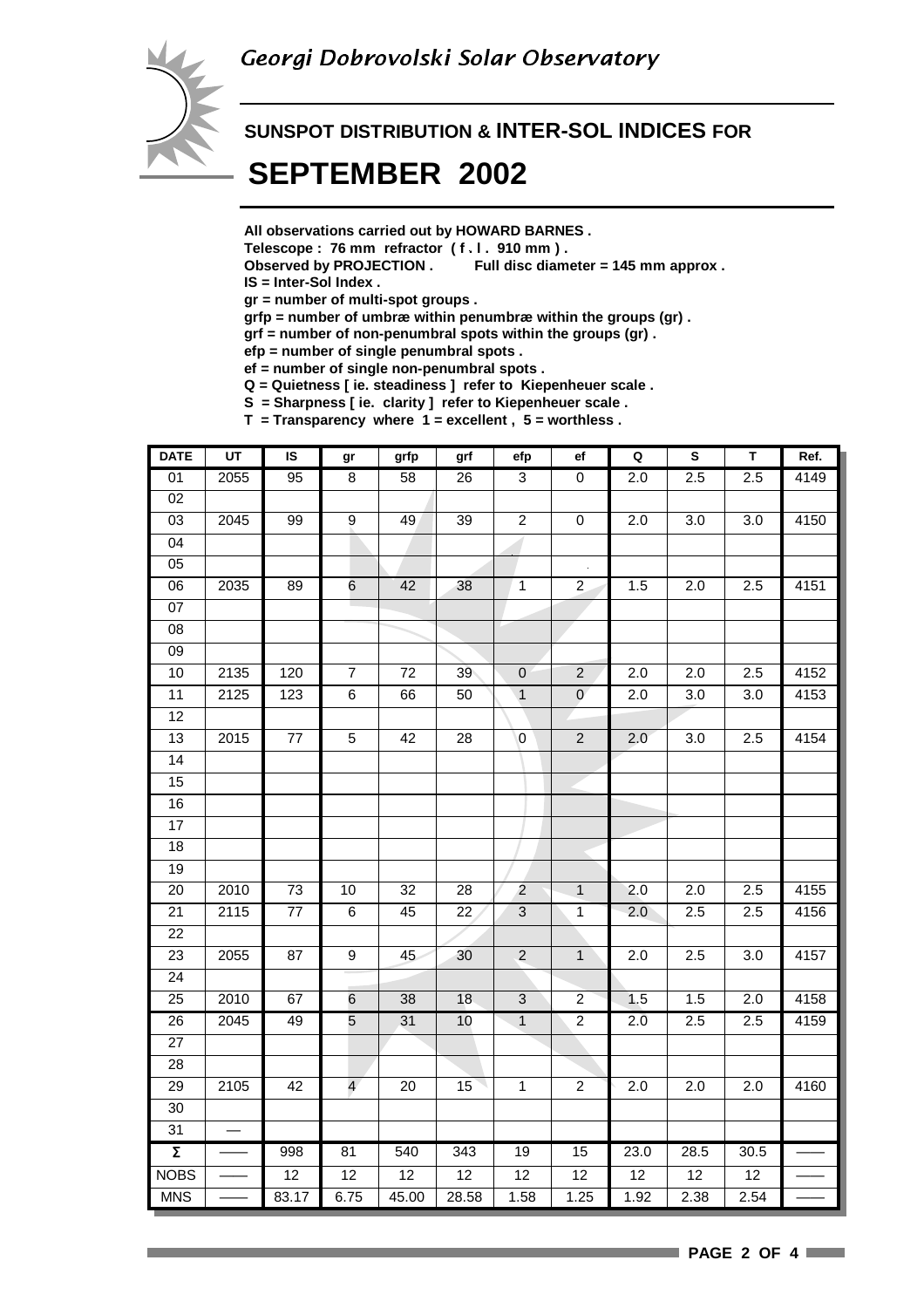#### **SUNSPOT CENSUS BY CLASSIFICATION FOR**

# **SEPTEMBER 2002**

| All observations carried out by HOWARD BARNES.                            |
|---------------------------------------------------------------------------|
| Telescope: 76 mm refractor (f.l. 910 mm).                                 |
| Observed by PROJECTION $\,$ . Full disc diameter = 145 mm approx .        |
| IF 2 OR MORE REGIONS ARE OF THE SAME CLASSIFICATION . THEN SUNSPOT COUNTS |
| ARE SEPARATED BY SOLIDI ( / ).                                            |

| <b>DATE</b>                                                  | UT                       | В<br>Α         |              |                | $\mathbf{C}$   |                | D              |                |                                        | Е                       |             | $\overline{F}$   |                                 | G           |              | н            |                         | J              |              |
|--------------------------------------------------------------|--------------------------|----------------|--------------|----------------|----------------|----------------|----------------|----------------|----------------------------------------|-------------------------|-------------|------------------|---------------------------------|-------------|--------------|--------------|-------------------------|----------------|--------------|
|                                                              |                          | g              | f            | g              | f              | g              | f              | g              | f                                      | g                       | $\mathbf f$ | $\boldsymbol{g}$ | $\mathbf f$                     | g           | $\mathbf{f}$ | g            | $\mathsf f$             | g              | $\mathbf f$  |
| 01                                                           | 2055                     | $\mathsf 0$    | 0            | $\mathbf 0$    | $\mathbf 0$    | $\mathbf{1}$   | $\overline{2}$ | 6              | 3/5/6/7/9/9                            | 0                       | $\pmb{0}$   | $\mathbf{1}$     | 43                              | $\mathbf 0$ | $\mathbf 0$  | 0            | 0                       | 3              | 1/1/1        |
| 02                                                           |                          |                |              |                |                |                |                |                |                                        |                         | $\bullet$   |                  |                                 |             |              |              |                         |                |              |
| 03                                                           | 2045                     | $\pmb{0}$      | 0            | 0              | $\mathbf 0$    | 3              | 2/4/6          | 4              | 3/9/13/14                              | $\mathbf 0$             | $\pmb{0}$   | $\mathbf{1}$     | 34                              | $\mathbf 0$ | 0            | 0            | 0                       | 3              | 1/1/3        |
| 04                                                           |                          |                |              |                |                |                |                |                |                                        |                         |             |                  |                                 |             |              |              |                         |                |              |
| 05                                                           |                          |                |              |                |                |                |                |                |                                        |                         |             |                  |                                 |             |              |              |                         |                |              |
| 06                                                           | 2035                     | $\overline{2}$ | 1/1          | $\mathbf 0$    | $\mathbf 0$    | $\sqrt{2}$     | 2/8            | $\sqrt{2}$     | 7/18                                   | $\mathbf{1}$            | 17          | $\mathbf{1}$     | 28                              | $\mathbf 0$ | $\mathbf 0$  | 0            | $\mathbf 0$             | $\mathbf{1}$   | $\mathbf{1}$ |
| 07                                                           |                          |                |              |                |                |                |                |                |                                        |                         |             |                  |                                 |             |              |              |                         |                |              |
| 08                                                           |                          |                |              |                |                |                |                |                |                                        |                         |             |                  |                                 |             |              |              |                         |                |              |
| 09                                                           |                          |                |              |                |                |                |                |                |                                        | $\mathcal{L}$           |             |                  |                                 |             |              |              |                         |                |              |
| 10                                                           | 2135                     | $\sqrt{2}$     | 1/1          | $\mathbf{1}$   | 2              | $\mathbf{1}$   | $\overline{2}$ | 3              | 7/9/14                                 | $\overline{1}$          | 34          | $\mathbf{1}$     | 43                              | $\mathbf 0$ | $\mathbf 0$  | 0            | 0                       | $\mathbf 0$    | 0            |
| 11                                                           | 2125                     | $\mathbf 0$    | 0            | $\mathbf{1}$   | 3              | $\mathbf 0$    | 0              | 3              | 7/10/15                                | $\mathbf{1}$            | 29          | $\mathbf{1}$     | 52                              | $\pmb{0}$   | $\mathbf{0}$ | 0            | 0                       | $\mathbf{1}$   | $\mathbf{1}$ |
| 12                                                           |                          |                |              |                |                |                |                |                |                                        |                         |             |                  |                                 |             |              |              |                         |                |              |
| 13                                                           | 2015                     | $\mathbf 2$    | 1/1          | $\mathbf{1}$   | $\overline{2}$ | 0              | $\mathsf 0$    | $\sqrt{2}$     | 6/16                                   | $\mathbf{1}$            | 12          | $\mathbf{1}$     | 34                              | $\pmb{0}$   | $\mathbf 0$  | 0            | $\mathbf 0$             | 0              | $\mathbf 0$  |
| 14                                                           |                          |                |              |                |                |                |                |                |                                        |                         |             |                  |                                 |             |              |              |                         |                |              |
| 15                                                           |                          |                |              |                |                |                |                |                |                                        |                         |             |                  |                                 |             |              |              |                         |                |              |
| 16                                                           |                          |                |              |                |                |                |                |                |                                        |                         |             |                  |                                 |             |              |              |                         |                |              |
| 17                                                           |                          |                |              |                |                |                |                |                |                                        |                         |             |                  |                                 |             |              |              |                         |                |              |
| 18                                                           |                          |                |              |                |                |                |                |                |                                        |                         |             |                  |                                 |             |              |              |                         |                |              |
| 19                                                           |                          |                |              |                |                |                |                |                |                                        |                         |             |                  |                                 |             |              |              |                         |                |              |
| 20                                                           | 2010                     | $\mathbf{1}$   | $\mathbf{1}$ | $\overline{2}$ | 2/2            | 3              | 2/2/2          | 4              | 3/4/6/14                               | $\mathbf{1}$            | 23          | $\mathbf{0}$     | $\overline{0}$                  | $\mathbf 0$ | $\mathbf 0$  | $\mathbf{1}$ | $\mathbf{1}$            | $\mathbf{1}$   | $\mathbf{1}$ |
| 21                                                           | 2115                     | $\mathbf{1}$   | $\mathbf{1}$ | $\mathbf 0$    | 0              | 3              | 2/3/4          | $\overline{2}$ | 3/23                                   | $\mathcal{U}$           | 32          | $\mathbf 0$      | $\mathsf 0$                     | $\mathbf 0$ | $\mathbf 0$  | $\mathbf{1}$ | $\mathbf{1}$            | $\overline{2}$ | 1/1          |
| 22                                                           |                          |                |              |                |                |                |                |                |                                        |                         |             |                  |                                 |             |              |              |                         |                |              |
| 23                                                           | 2055                     | $\mathbf{1}$   | $\mathbf{1}$ | $\mathbf{1}$   | 4              | $\overline{2}$ | 2/3            | $\overline{2}$ | 9/16                                   | $\overline{2}$          | 17/20       | $\pmb{0}$        | $\mathbf 0$                     | $\mathbf 0$ | 0            | $\mathbf{1}$ | $\overline{2}$          | 3              | 1/1/2        |
| 24                                                           |                          |                |              |                |                |                |                |                |                                        |                         |             |                  |                                 |             |              |              |                         |                |              |
| 25                                                           | 2010                     | $\overline{2}$ | 1/1          | $\mathbf 0$    | 0              | $\mathbf{1}$   | 3              | $\overline{4}$ | 4/7/9/18                               | $\mathbf{1}$            | 15          | $\mathbf 0$      | $\mathbf 0$                     | $\mathbf 0$ | $\mathbf 0$  | 0            | 0                       | 3              | 1/1/1        |
| 26                                                           | 2045                     | $\overline{2}$ | 1/1          | $\mathbf 0$    | 0              | $\pmb{0}$      | $\mathbf 0$    | $\mathbf{3}$   | 4/5/13                                 | $\overline{\mathbf{c}}$ | 8/11        | $\pmb{0}$        | 0                               | $\mathbf 0$ | 0            | 0            | 0                       | $\mathbf{1}$   | $\mathbf{1}$ |
| 27                                                           |                          |                |              |                |                |                |                |                |                                        |                         |             |                  |                                 |             |              |              |                         |                |              |
| 28                                                           |                          |                |              |                |                |                |                |                |                                        |                         |             |                  |                                 |             |              |              |                         |                |              |
| 29                                                           | 2105                     | $\overline{2}$ | 1/1          | $\mathbf{1}$   | $\overline{2}$ | $\overline{2}$ | 3/3            | 0              | 0                                      | $\overline{1}$          | 27          | 0                | $\overline{0}$                  | 0           | 0            | 0            | 0                       | $\mathbf{1}$   | $\mathbf{1}$ |
| 30                                                           |                          |                |              |                |                |                |                |                |                                        |                         |             |                  |                                 |             |              |              |                         |                |              |
| 31                                                           | $\overline{\phantom{0}}$ |                |              |                |                |                |                |                |                                        |                         |             |                  |                                 |             |              |              |                         |                |              |
| <b>TOTALS</b>                                                |                          | 15             | 15           | $\overline{7}$ | $17\,$         | 18             | 55             | $35\,$         | 325                                    | 12                      | 245         | $\,$ 6 $\,$      | 234                             | $\mathbf 0$ | $\mathbf 0$  | $\mathbf 3$  | $\overline{\mathbf{4}}$ | 19             | 22           |
|                                                              |                          |                |              |                |                |                |                |                | REGIONAL PERCENTAGES                   |                         |             |                  |                                 |             |              |              |                         |                |              |
| A                                                            |                          |                | $\sf B$      |                | $\mathsf C$    |                | $\mathsf D$    |                | E                                      |                         | F           | G                | H                               |             |              | J            |                         | $\Sigma g$     |              |
| 13.0<br>6.1<br>15.7                                          |                          |                |              | 30.4           | 10.4<br>5.2    |                |                |                | $0.0\,$<br>2.6                         |                         |             |                  | 16.5                            |             | 115          |              |                         |                |              |
|                                                              |                          |                |              |                |                |                |                |                |                                        |                         |             |                  |                                 |             |              |              |                         |                |              |
| $NOBS = 12$<br>$\frac{\overline{p}}{\sqrt{g}}$ mean = 2.1432 |                          |                |              |                |                |                |                |                |                                        |                         |             |                  | $\frac{1}{6}$ mean = 8.3157     |             |              |              |                         |                |              |
|                                                              |                          |                |              |                |                |                |                |                | $\overline{p}$ / g mean = 2.1130       |                         |             |                  | $\frac{1}{1}$ / g mean = 7.9739 |             |              |              |                         |                |              |
|                                                              |                          |                |              |                |                |                |                |                | GROUP COMPLEXITY INDEX (GCI) = 10.0870 |                         |             |                  |                                 |             |              |              |                         |                |              |